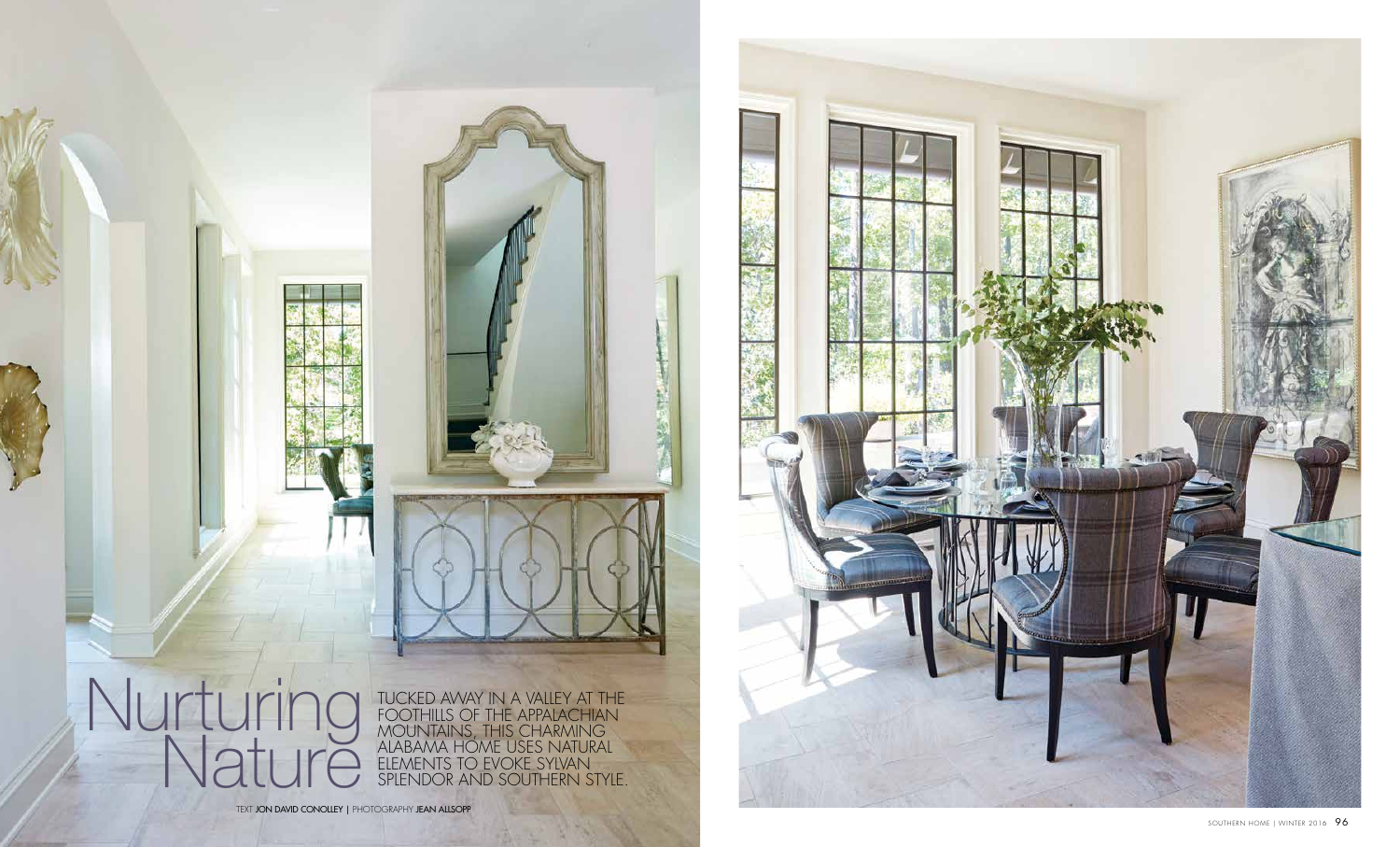



I is the pastoral community of Shoal Creek, an idyllic town<br>along the banks of one of Alabama's finest shoals, this pris-<br>tine home serves as a place of tranquility. What began as a<br>carte blanche has morphed into a sophist n the pastoral community of Shoal Creek, an idyllic town along the banks of one of Alabama's finest shoals, this pris tine home serves as a place of tranquility. What began as a carte blanche has morphed into a sophisticated balance of quiet femininity and unpretentious strength. The warm ivory walls of the home's interior float effortlessly along the the private, serene landscape of the property. The soft and simple curves of the interior are juxtaposed in a stark contrast to the stately exterior with its hard lines and European-inspired parapets. When Jeff Dungan of Dungan & Nequette Architects designed this home, his goal was to create a timeless elegance that matched the homeowners' personalities. "With all of the heavier architectural fea tures outside, we wanted to balance that with a light airiness," Dun gan says. "So when we started in the living room, we designed the entire space to be transparent." Working alongside Dungan was a duo from Richard Tubb Interiors, Gary Olivieri and Richard Tubb. Olivieri adds, "The living room is a very large space, so everything needed to be comfortable." Tubb anchored the room by centering four antique mirrors above one of several seating arrangements. He



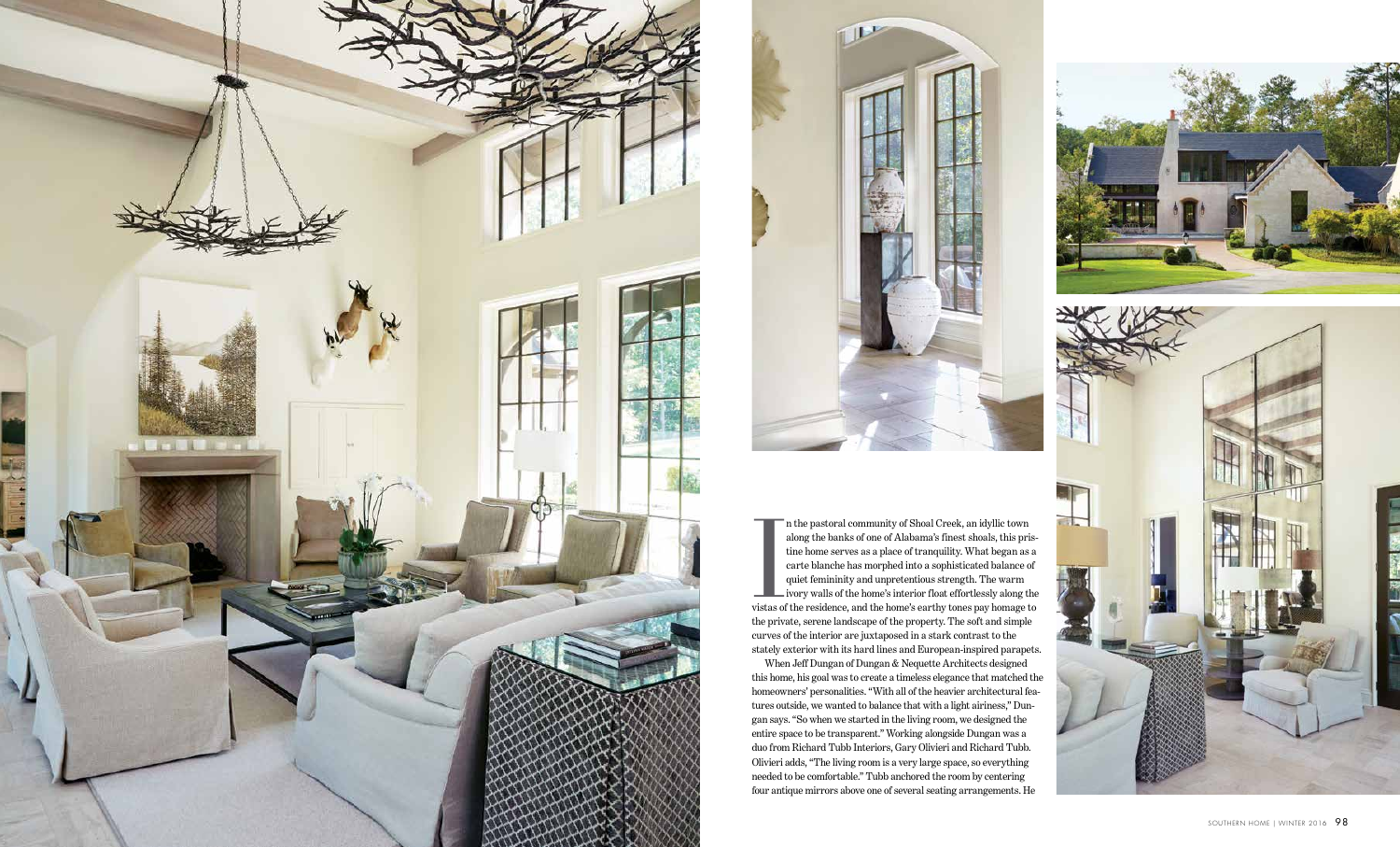

Facing page: The sealskin color of the study is a subtle shift in hue from the rest of the home. French doors open off both the living room and study into the grotto, leading directly to an infinity pool." Above: The imperial zinc hood, designed by Darren Hardman, and a sleek stainless steel backsplash lend a touch of modernism to this often-used space. Left: Tubb and Olivieri, who admit that a banquette can be a tricky feature, designed the seating with angled backs for comfort and used a high-gloss finish so guests can slide in and out with ease.